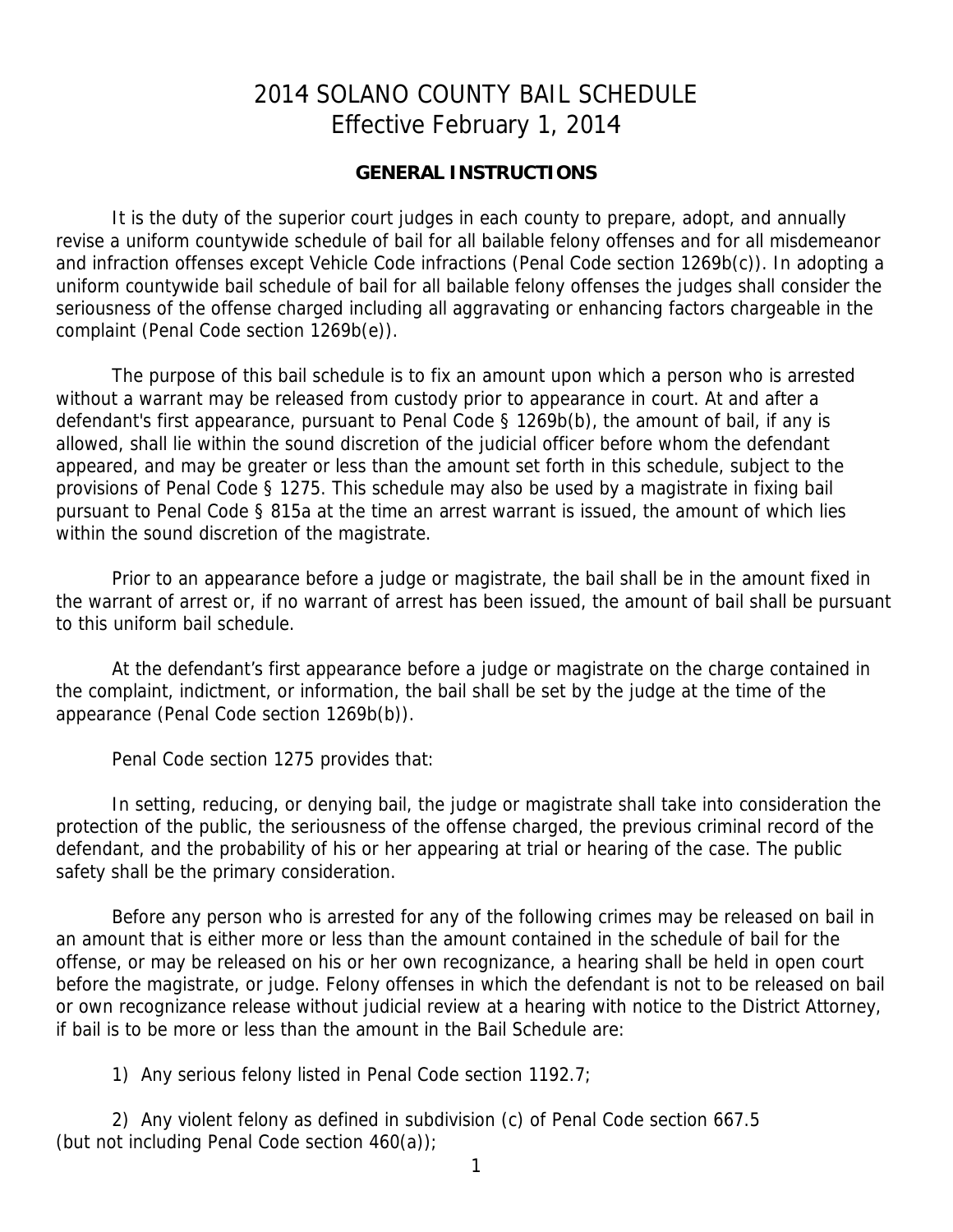3) A violation of Penal Code section 136.1 pursuant to subdivision  $(c)$ ;

4) Any felony violation of Penal Code section 262 (Spousal Rape), Penal Code section 273.5 (Domestic Violence), Penal Code section 422 (Threats);

5) Any violation of Penal Code Section 646.9 (Stalking);

6) Any violation of paragraph (a) of subdivision (e) of Penal Code section 243;

7) A violation of Penal Code section 273.6, if the detained person made threats or harm, has engaged in violence against, or has gone to the residence workplace of, the protected party:

Felony offenses in which the defendant is not to be released without judicial review are:

1) Any felony where the defendant has (2) two or more serious or violent felony prior convictions (Sections  $667(e)(2)(A)$  & 1170.12(c)(2)(A);

2) Any felony sex offense where the defendant has similar prior convictions (Penal Code section 667.71).

3) Narcotic felony offense (Sections 11353, 11353.5, 11361, 11380, 11380.5; Health and Safety Code), where defendant has two prison prior convictions of same nature (Penal Code section 667.75)

The Bail Schedule contemplates the following practice where more than one offense is charged.

(1) When a defendant is booked on two or more charges arising from the same course of conduct, bail shall be the amount set for the charge having the highest bail.

(2) When a defendant is booked on two more charges arising out of a single act that precludes multiple punishments, bail shall be the sum of the amount set for the charge in each course of conduct having the highest bail.

(3) For sex offenses arising from threat or menace, bail shall be the sum of the full amounts set for each charge irrespective of whether the charges arise from a single course of conduct or single transaction.

Where an enhancement or enhancements have been alleged, the listed bail amounts for each enhancement or enhancements should be added to the bail for the underlying offense or offenses.

A hold on the release of a defendant from custody pursuant to Penal Code § 1275.1 shall only be ordered by a magistrate or judge following the filing of a declaration under penalty of perjury by a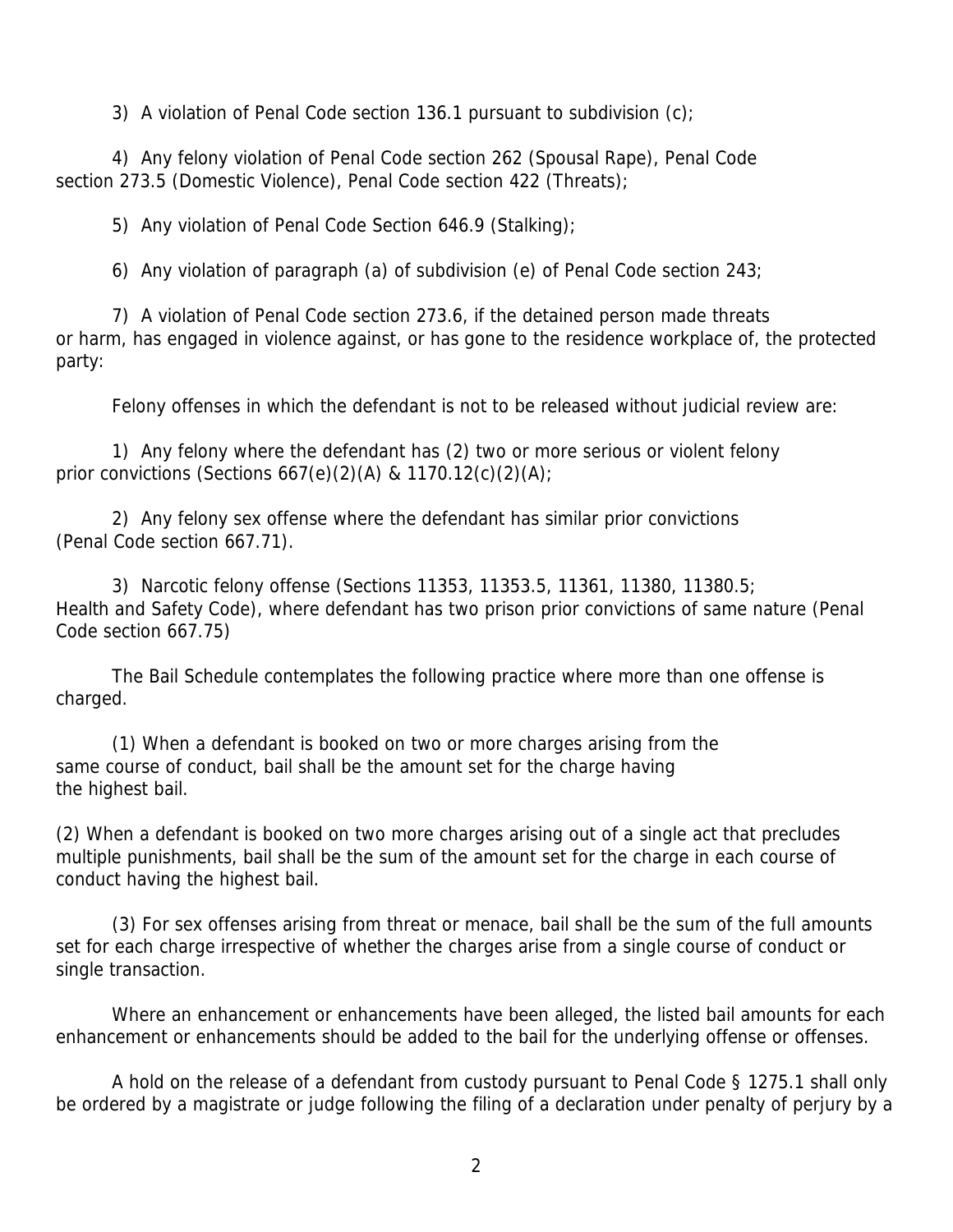Peace Officer or prosecutor setting forth probable cause to believe that the source of any consideration, pledge, security, deposit or indemnification was feloniously obtained.

The examples outlined below demonstrate how to calculate a bail amount when a person is arrested and booked on more than one charge.

# **EXAMPLE #1**

This example demonstrates how to calculate the bail amount when a defendant is booked on more than one charge arising out of a single act that precludes multiple punishments.

Charge 1 459PC, First Degree: \$45,000

Charge 2 496PC \$15,000

Charge 3 487PC \$15,000

The bail in this example is \$45,000 because the First Degree Burglary charge has the highest bail and all the charges arise from a single act that precludes multiple punishments.

### **EXAMPLE #2**

This example demonstrates how to calculate the bail amount when a defendant is booked on more than one charge arising from different acts that permit multiple punishments.

Charge 1 H&S §11379(a) \$25,000

Charge 2 VC §20001(b)(2) \$25,000

The defendant in this instance faces a maximum term of confinement of five (5) years. Therefore, the bail amount in this example should be \$35,000 because H&S §11379(a), and VC §20001(b)(2) are separate acts that can be punished separately.

 $\|\|\|\|\|\|\|\|\|\|\|\|$ 

\\\\\\\\\\\\

**\\\\\\\\\\**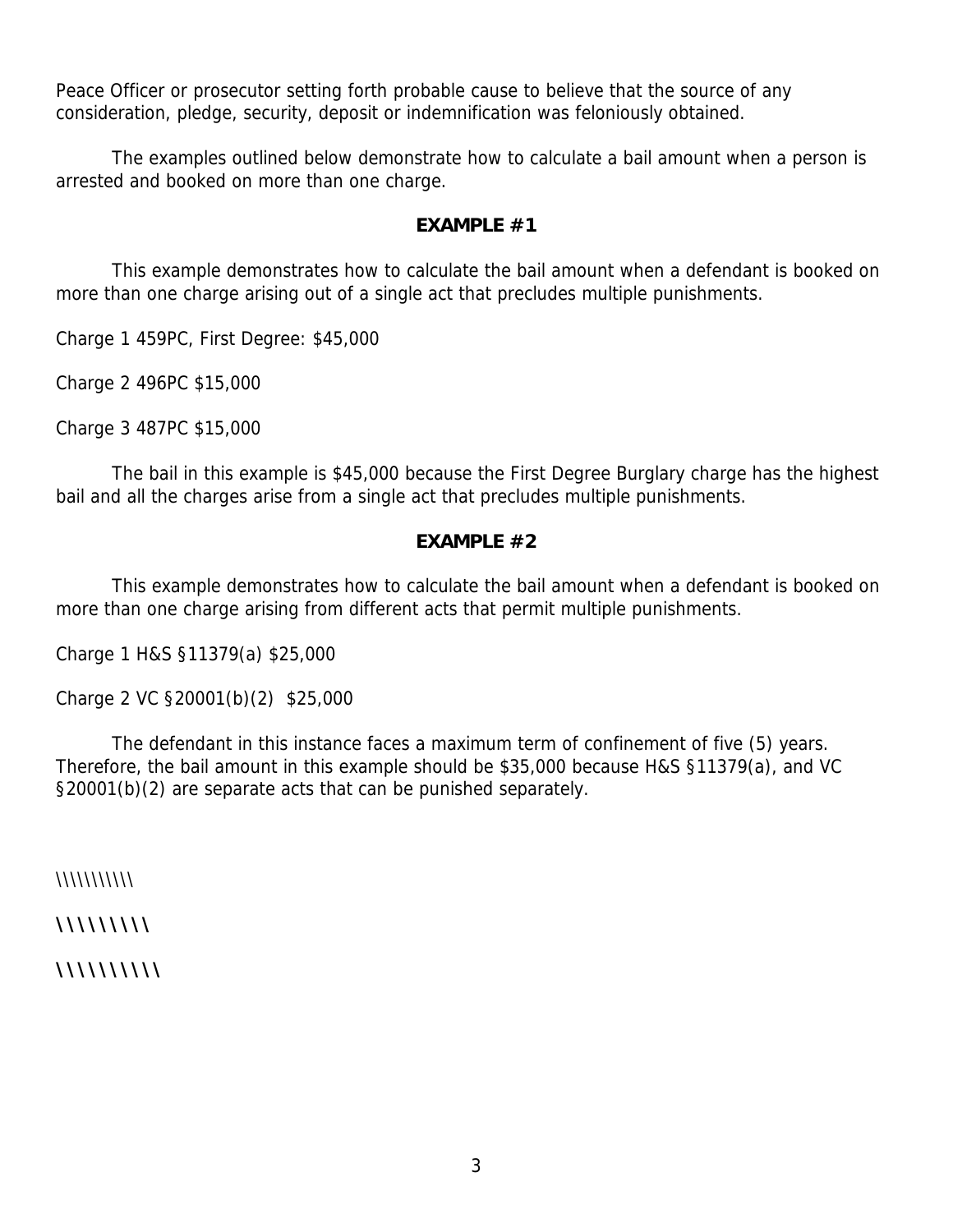# **PRESUMPTIVE FELONY BAIL SCHEDULE**

 I. Bail shall be set according to the following table, based upon the maximum term allowable for the charged offense, together with applicable enhancements.

| Maximum Term | <b>Presumptive Bail</b> |
|--------------|-------------------------|
| 3 years      | \$15,000.00             |
| 4 years      | \$25,000.00             |
| 5 years      | \$35,000.00             |
| 6 years      | \$45,000.00             |
| 7 years      | \$55,000.00             |
| 8 years      | \$65,000.00             |
| 9 years      | \$75,000.00             |
| 10 years     | \$90,000.00             |
| 11 years     | \$105,000.00            |
| 12 years     | \$120,000.00            |
| 13 years     | \$135,000.00            |
| 14 Years     | \$150,000.00            |
| 15 Years     | \$165,000.00            |
| 16 Years     | \$180,000.00            |

### **Note**:

- 1. All crimes or enhancements carrying a potential life sentence (except homicide offenses) shall have a presumptive bail of \$750,000.00.
- 2. When multiple charges are alleged, bail is set for the charge with the highest bail plus any enhancements, plus one-third of the other charges, including one-third of the enhancements to the other charges.

|    | Homicide Offenses:                                                             | Presumptive Bail     | <b>Current Bail</b> |
|----|--------------------------------------------------------------------------------|----------------------|---------------------|
| А. | Capital Murder (murder with Special Circumstances,<br>Penal Code §§ 187/190.2) | No Bail              | No Bail             |
| В. | Murder (Non-Capital)                                                           | No Bail <sup>*</sup> | No Bail             |

**<sup>\*</sup> No Bail until set by Court at a noticed hearing. Thereupon, presumptive bail shall be \$1,500,000.00**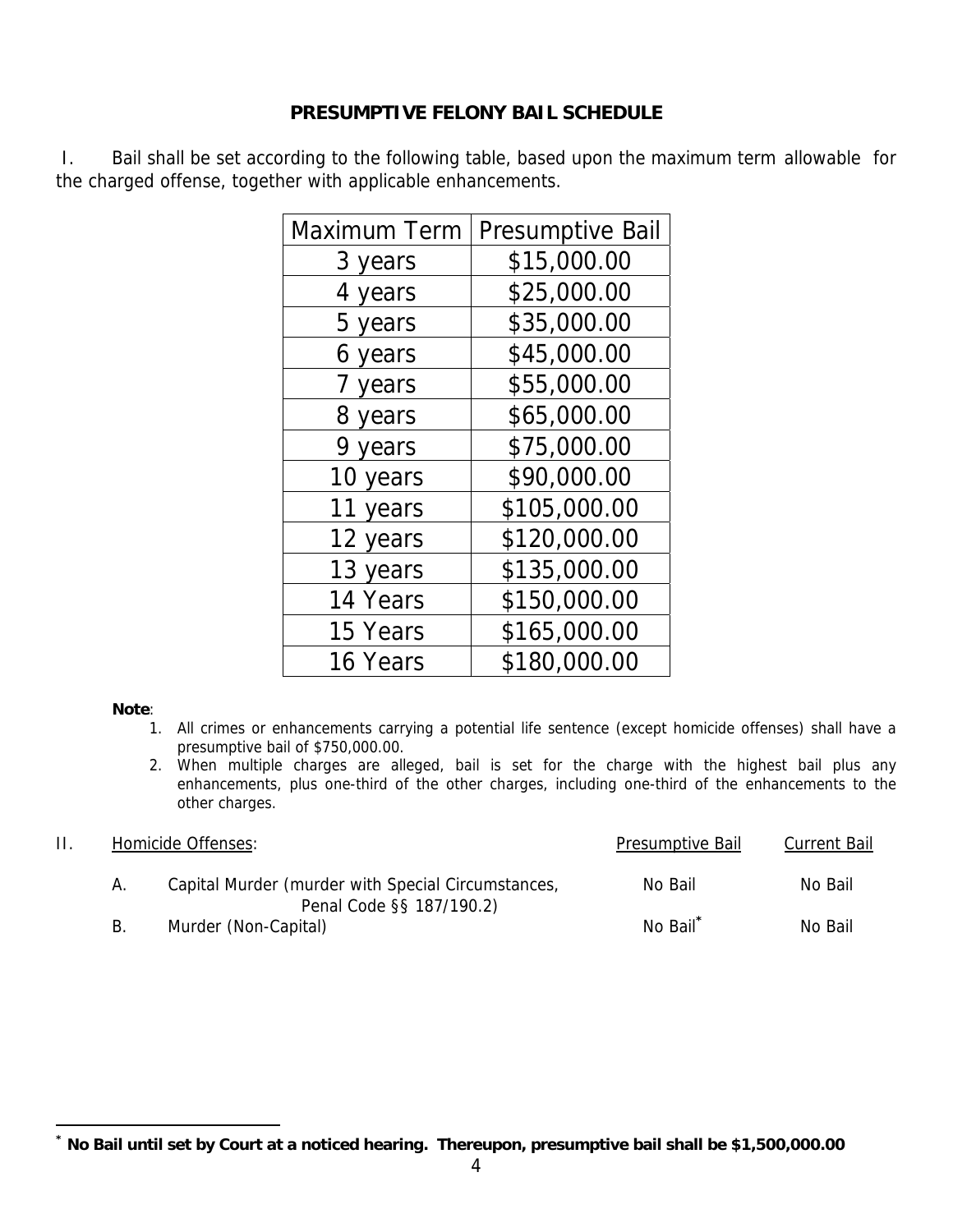# **SOLANO COUNTY BAIL SCHEDULE – MISDEMEANORS**

| Maximum Term | <b>Presumptive Bail</b> |
|--------------|-------------------------|
| 90 Days      | \$1600.00               |
| 180 Days     | \$3000.00               |
| 365 Days     | \$5000.00               |

**~For any County ordinance misdemeanors not listed herein, the bail shall be \$1,600.00~** 

**~A defendant arrested without a warrant and charged with more than one misdemeanor offense (other than Vehicle Code violations) shall be entitled to bail set at the highest bail for any one offense charged~**

#### **AGRICULTURAL CODE**

All violations .................................... \$500.00

\* \* \* \* \*

#### **BUSINESS & PROFESSIONS CODE**

All violations not listed below ........... \$1,600.00

| <b>Section</b> | <b>Offense</b>                                      | <b>Bail</b> |
|----------------|-----------------------------------------------------|-------------|
| 25658(a)       | Alcohol Sale to Person Under Age 21                 | \$1,600.00  |
| 25658(b)       | Alcohol Purchase by Person Under Age 21             | \$750.00    |
| 25661          | Minor Presenting Fraudulent or False Identification | \$750.00    |
| 25662          | Minor in Possession of Alcoholic Beverage           | \$750.00    |
|                |                                                     |             |

\* \* \* \* \*

#### **CIVIL CODE, CODE OF CIVIL PROCEDURE, ELECTION CODE**

All violations ................................... \$1,600.00

\* \* \* \* \*

#### **EDUCATION CODE**

All violations ................................... \$1,600.00

\* \* \* \* \*

#### **FINANCIAL CODE**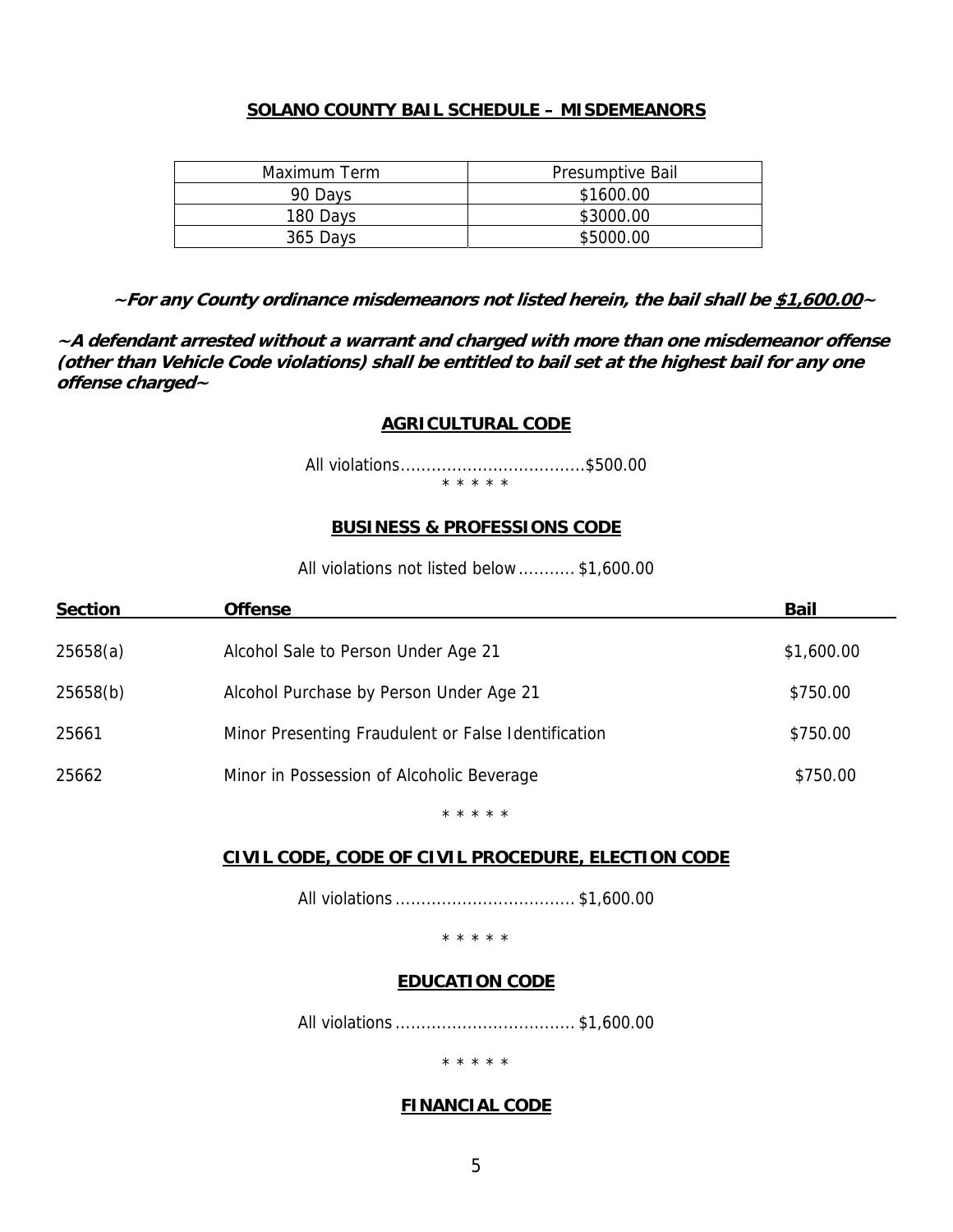\* \* \* \* \*

### **HEALTH AND SAFETY CODE**

| <b>Section</b> | <b>Offense</b>      | <b>Bail</b> |
|----------------|---------------------|-------------|
| 11590          | Failure to Register | \$3,000.00  |

\* \* \* \* \*

#### **INSURANCE CODE**

All violations ................................... \$1,600.00

\* \* \* \* \*

### **LABOR CODE**

All violations ................................... \$1,600.00

### \* \* \* \* \*

### **PENAL CODE**

| <b>Section</b>  | <b>Offense</b>                                               | <b>Bail</b> |  |
|-----------------|--------------------------------------------------------------|-------------|--|
|                 |                                                              |             |  |
| $171(c)$ , (d)  | Bring Loaded Firearm into Specific Areas                     | \$5,000.00  |  |
| $192(c)(2)^{*}$ | Vehicular Manslaughter (without gross negligence)            | 10,000.00   |  |
| 290             | <b>Registration by Sex Offenders</b>                         | 5,000.00    |  |
| 313             | Distribution of Harmful Matter to Minor                      | 5,000.00    |  |
| $374.3$ (Infr.) | Dumping Refuse on Public or Private Roads or Property        | 1,600.00    |  |
| 417             | Brandishing a Weapon                                         | 5,000.00    |  |
| 468             | Knowingly Buying or Selling Sniperscope                      | 5,000.00    |  |
| 626.9           | Bring/Possess firearm on School Grounds                      | 5,000.00    |  |
| 646.9           | Stalking                                                     | 10,000.00   |  |
| 647(c)          | Begging                                                      | 1600.00     |  |
| 647(f)          | Under the Influence in Public                                | 1600.00     |  |
| 647.6           | Annoy or Molest Children                                     | 5,000.00    |  |
| 4532*           | <b>Escape of Prisoner</b>                                    | 25,000.00   |  |
| 4550            | Aid in Escape of Prisoner                                    | 25,000.00   |  |
| 4570            | Communicate with Prisoner                                    | 2500.00     |  |
| 4570.5          | Fraudulent Entry into Correctional Institution               | 5,000.00    |  |
| 12020*          | Manufacture, Sale, Possession of Firearms by Certain Persons | 5,000.00    |  |
| 12021*          | Possession of Firearms by Certain Persons                    | 5,000.00    |  |
| 12025           | <b>Carry Concealed Firearms</b>                              | 7,500.00    |  |
| 12076           | Fraudulent Submission of Firearm Registration Information    | 5,000.00    |  |
| 12093           | Alter/Remove Identifying Mark on Firearm                     | 5,000.00    |  |
| 12094           | Purchase or Sale of Firearm Without Identifying Mark         | 5,000.00    |  |

<sup>\*</sup> Bail shown may be deposited for release **only when and if** a complaint has been filed as a misdemeanor, for an offense which would otherwise be a felony.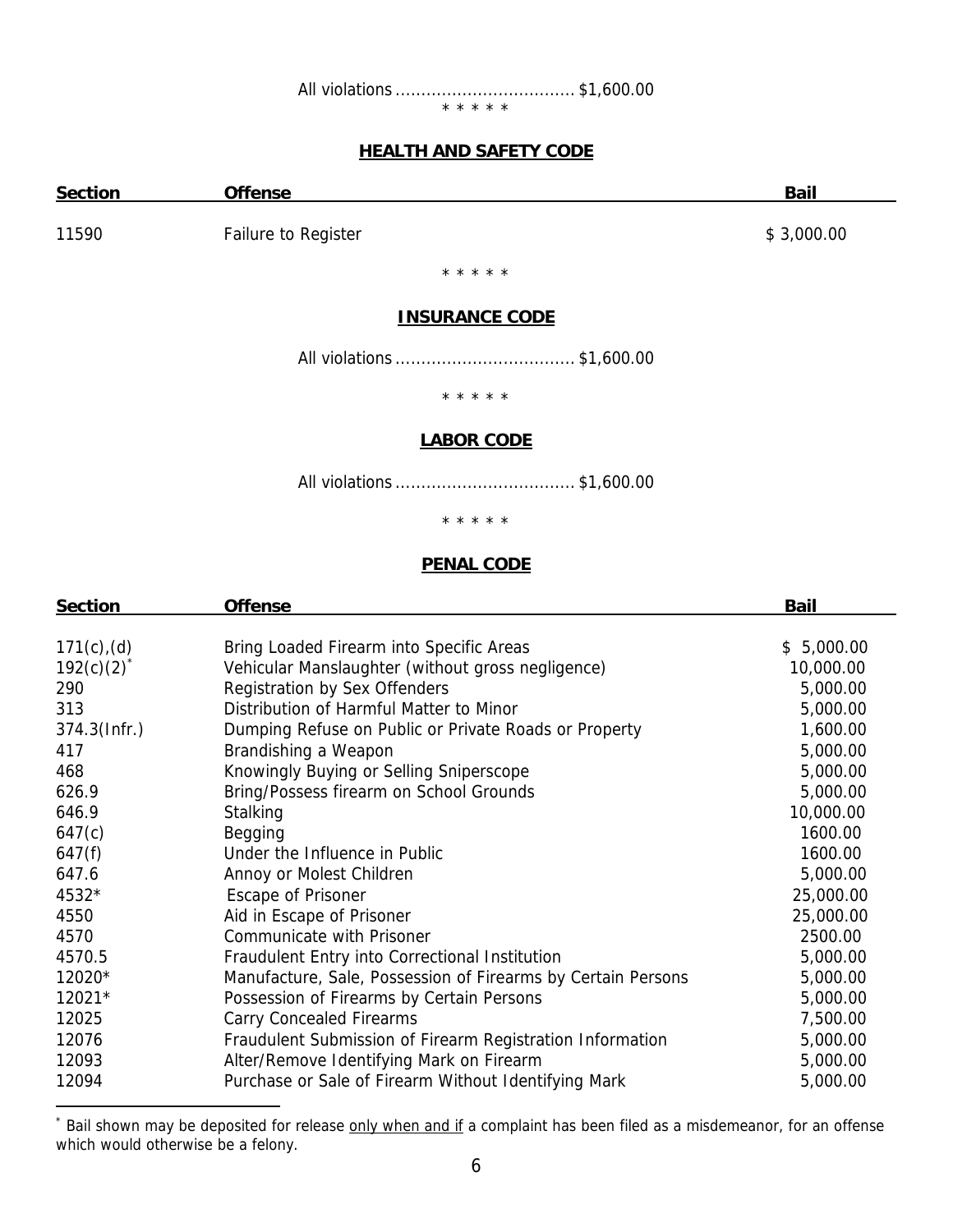| 12220* | Possession/Transportation of Machine-gun               | 10,000.00 |
|--------|--------------------------------------------------------|-----------|
| 12303* | Possession of Destructive Device Over .60 Caliber      | 10,000.00 |
| 12420* | Possession, Sale, Transportation of Tear Gas           | 3,000.00  |
| 12520* | Possession of Silencer                                 | 10,000.00 |
| 12551  | Sale of BB Device to Minor                             | 2,500.00  |
| 12552  | Furnishing BB Device to Minor Without Parental Consent | 2.500.00  |

\* Bail shown may be deposited for release **only when and if** a complaint has been filed as a misdemeanor, for an offense which would otherwise be a felony.

# **PUBLIC RESOURCES CODE**

All violations ................................... \$1,600.00

\* \* \* \* \*

#### **PUBLIC UTILITIES CODE**

|  |  |  |  | All violations not listed below\$1,600.00 |  |  |
|--|--|--|--|-------------------------------------------|--|--|
|--|--|--|--|-------------------------------------------|--|--|

| <b>Section</b> | <b>Offense</b>                                       | <b>Bail</b>  |
|----------------|------------------------------------------------------|--------------|
| 2110           | Block Vehicular Traffic Crossing for Over 10 minutes | 750.00<br>S. |
|                | * * * * *                                            |              |

#### **REVENUE & TAXATION CODE**

| <b>Section</b> | <b>Offense</b>                        | <b>Bail</b>  |
|----------------|---------------------------------------|--------------|
| 7152           | Sales Tax Due                         | \$750.00     |
|                | * * * * *                             |              |
|                | <b>STREETS AND HIGHWAYS</b>           |              |
|                | All violations not listed below \$100 |              |
| <b>Section</b> | <b>Offense</b>                        | <b>Bail</b>  |
| 731            | Vending from Highway                  | 750.00<br>\$ |
|                | * * * * *                             |              |

# **UNEMPLOYMENT INSURANCE CODE**

All violations ................................... \$3,000

\* \* \* \* \*